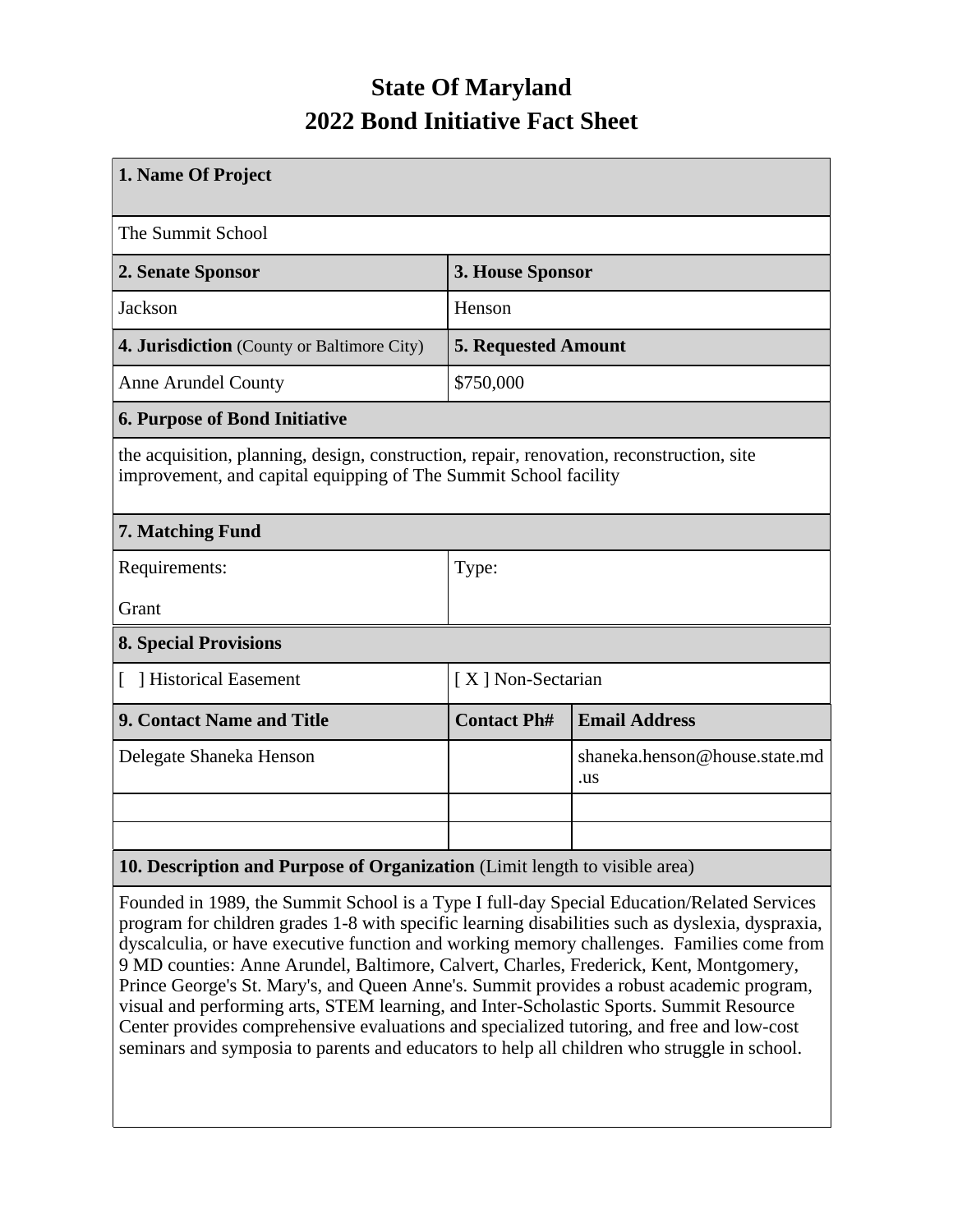## **11. Description and Purpose of Project** (Limit length to visible area)

This project entails building facilities for Summit School students and the community, allowing for expanded testing, tutoring, e-tutoring, webinars, seminars through Summit Resource Center (SRC). This building will have classroom space, science labs, an Innovation Lab for Robotics and STEM allowing expanded education and growth as we continue to motor through the ongoing COVID-19 pandemic, lessening overcrowding and creating better opportunities for learning. (Currently, middle school students share spaces with younger students, which is developmentally and socially ill-advised.) Plans for the SRC include an Information Technology Center (ITC) to integrate library and technology. The ITC will allow for webinars to expand reach for parent information, professional development, e-tutoring, and space for after-school homework help and tutoring for local children; as well as a community meeting space, further providing children the resources they need to succeed.

*Round all amounts to the nearest \$1,000. The totals in Items 12 (Estimated Capital Costs) and 13 (Proposed Funding Sources) must match. The proposed funding sources must not include the value of real property unless an equivalent value is shown under Estimated Capital Costs.*

| <b>12. Estimated Capital Costs</b>                                     |             |  |  |  |  |
|------------------------------------------------------------------------|-------------|--|--|--|--|
| <b>Acquisition</b>                                                     | \$0         |  |  |  |  |
| <b>Design</b>                                                          | \$478,000   |  |  |  |  |
| <b>Construction</b>                                                    | \$5,100,000 |  |  |  |  |
| <b>Equipment</b>                                                       | \$0         |  |  |  |  |
| <b>Total</b>                                                           | \$5,578,000 |  |  |  |  |
| 13. Proposed Funding Sources - (List all funding sources and amounts.) |             |  |  |  |  |
| Capital Campaign                                                       | \$4,100,000 |  |  |  |  |
| Bond Bill FY22                                                         | \$750,000   |  |  |  |  |
| <b>Bank Financing</b>                                                  | \$728,000   |  |  |  |  |
|                                                                        |             |  |  |  |  |
|                                                                        |             |  |  |  |  |
|                                                                        |             |  |  |  |  |
|                                                                        |             |  |  |  |  |
|                                                                        |             |  |  |  |  |
|                                                                        |             |  |  |  |  |
|                                                                        |             |  |  |  |  |
|                                                                        |             |  |  |  |  |
| <b>Total</b>                                                           | \$5,578,000 |  |  |  |  |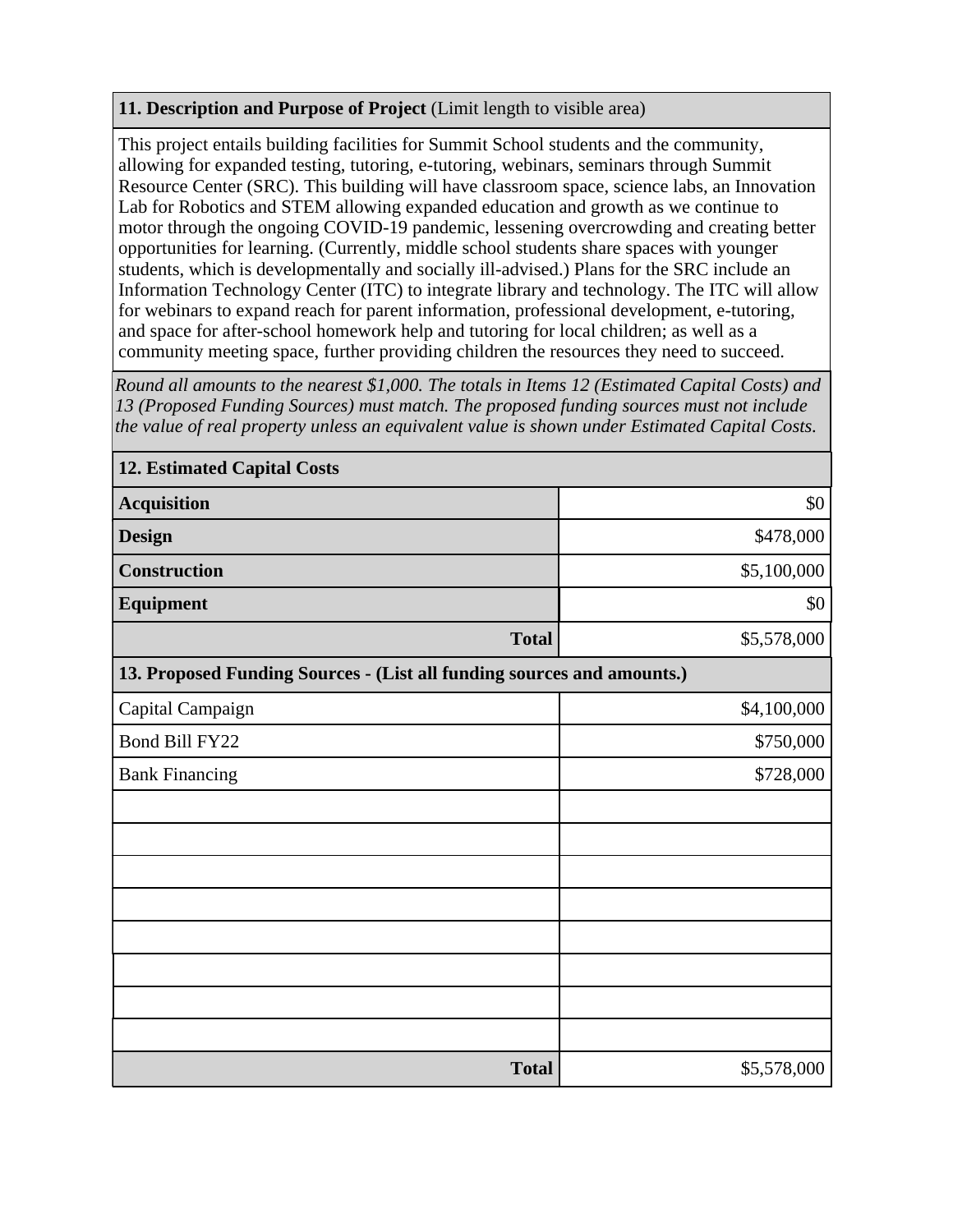| 14. Project Schedule (Enter a date or one of the following in each box. N/A, TBD or Complete)                       |      |                               |                                        |                                                                                  |                          |                                                                   |                |                                                                                              |  |
|---------------------------------------------------------------------------------------------------------------------|------|-------------------------------|----------------------------------------|----------------------------------------------------------------------------------|--------------------------|-------------------------------------------------------------------|----------------|----------------------------------------------------------------------------------------------|--|
| <b>Begin Design</b>                                                                                                 |      | <b>Complete Design</b>        |                                        |                                                                                  |                          | <b>Begin Construction</b>                                         |                | <b>Complete Construction</b>                                                                 |  |
| 1/29/2019                                                                                                           |      | 2/20/2020                     |                                        |                                                                                  |                          | July 1, 2022<br><b>TBD</b>                                        |                |                                                                                              |  |
| <b>15. Total Private Funds</b><br>and Pledges Raised                                                                |      |                               |                                        | 16. Current Number of<br><b>People Served Annually at</b><br><b>Project Site</b> |                          |                                                                   |                | 17. Number of People to be<br><b>Served Annually After the</b><br><b>Project is Complete</b> |  |
| 4100000.00                                                                                                          |      |                               |                                        | 220                                                                              |                          | 450 onsite/unlimited via                                          |                |                                                                                              |  |
|                                                                                                                     |      |                               |                                        |                                                                                  |                          | 18. Other State Capital Grants to Recipients in the Past 15 Years |                |                                                                                              |  |
| <b>Legislative Session</b>                                                                                          |      |                               |                                        | <b>Amount</b>                                                                    |                          | <b>Purpose</b>                                                    |                |                                                                                              |  |
| 2019                                                                                                                |      |                               |                                        | \$100,000                                                                        |                          | Support infrastructure needed for the building: drivew            |                |                                                                                              |  |
|                                                                                                                     |      |                               |                                        |                                                                                  |                          |                                                                   |                |                                                                                              |  |
|                                                                                                                     |      |                               |                                        |                                                                                  |                          |                                                                   |                |                                                                                              |  |
|                                                                                                                     |      |                               |                                        |                                                                                  |                          |                                                                   |                |                                                                                              |  |
| 19. Legal Name and Address of Grantee                                                                               |      |                               |                                        |                                                                                  |                          | <b>Project Address (If Different)</b>                             |                |                                                                                              |  |
| The Human Development Corporation DBA<br>The Summit School<br>664 Central Avenue East<br>Edgewater, MD 21037        |      |                               |                                        |                                                                                  |                          |                                                                   |                |                                                                                              |  |
| 20. Legislative District in<br>30B - Anne Arundel County<br><b>Which Project is Located</b>                         |      |                               |                                        |                                                                                  |                          |                                                                   |                |                                                                                              |  |
| 21. Legal Status of Grantee (Please Check One)                                                                      |      |                               |                                        |                                                                                  |                          |                                                                   |                |                                                                                              |  |
| <b>Local Govt.</b>                                                                                                  |      |                               |                                        | <b>For Profit</b>                                                                |                          | <b>Non Profit</b>                                                 |                | Federal                                                                                      |  |
| $\begin{bmatrix} \end{bmatrix}$                                                                                     |      |                               | $\begin{bmatrix} 1 \end{bmatrix}$      |                                                                                  | [X]<br>$\lceil$ $\rceil$ |                                                                   |                |                                                                                              |  |
| 22. Grantee Legal Representative                                                                                    |      |                               | 23. If Match Includes Real Property:   |                                                                                  |                          |                                                                   |                |                                                                                              |  |
| Name:                                                                                                               | Dir. | Dr. Joan Mele-McCarthy, Exec. |                                        |                                                                                  |                          | Yes/No<br><b>Has An Appraisal</b><br><b>Been Done?</b>            |                |                                                                                              |  |
| <b>Phone:</b>                                                                                                       |      | 410-798-0005                  |                                        |                                                                                  |                          |                                                                   | N <sub>o</sub> |                                                                                              |  |
| <b>Address:</b>                                                                                                     |      |                               | If Yes, List Appraisal Dates and Value |                                                                                  |                          |                                                                   |                |                                                                                              |  |
| The Human Development Corporation DBA<br>The Summit School<br><b>664 Central Avenue East</b><br>Edgewater, MD 21037 |      |                               |                                        |                                                                                  |                          |                                                                   |                |                                                                                              |  |
|                                                                                                                     |      |                               |                                        |                                                                                  |                          |                                                                   |                |                                                                                              |  |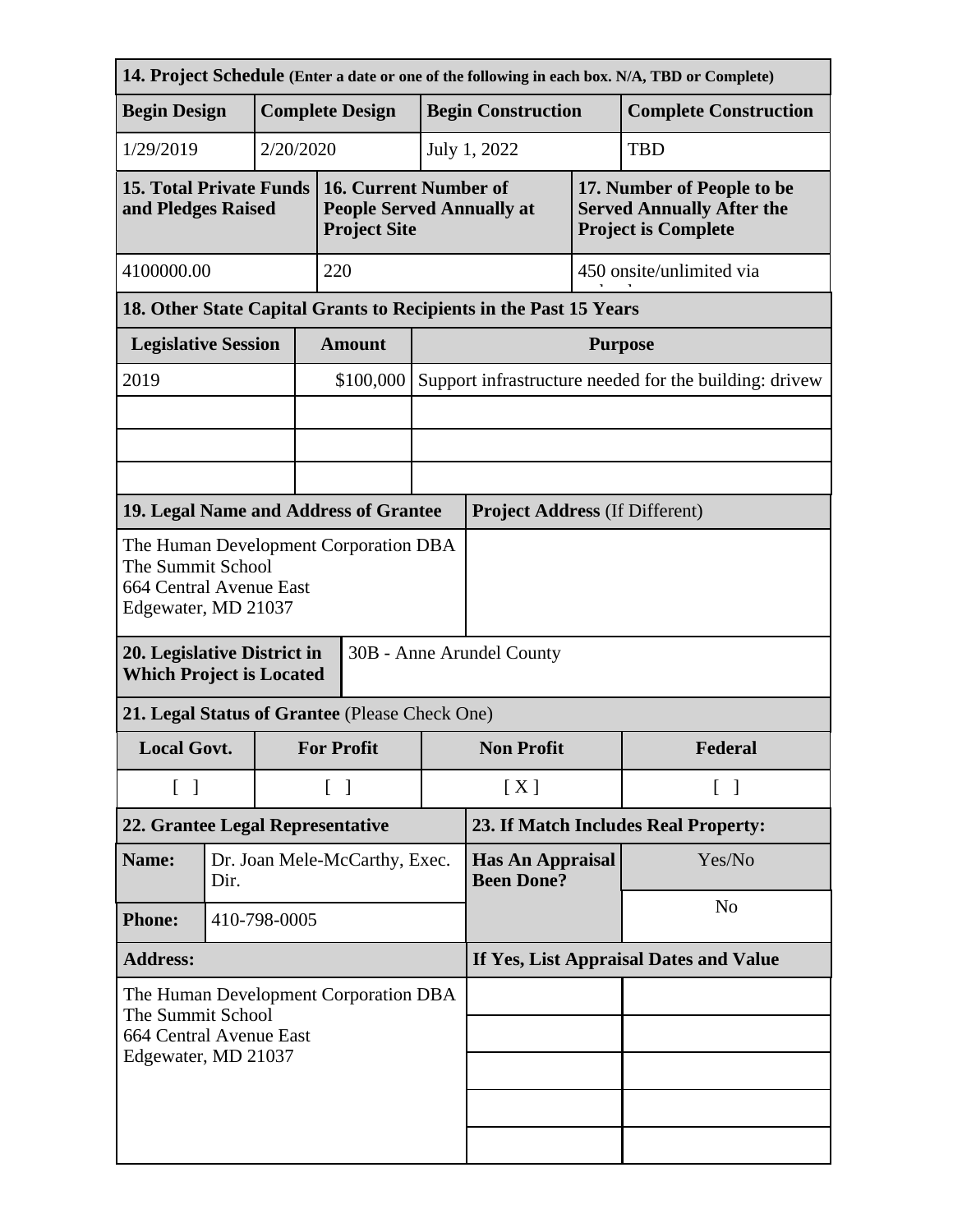| 24. Impact of Project on Staffing and Operating Cost at Project Site          |                                                                                      |                          |                                           |                                           |                                             |  |  |
|-------------------------------------------------------------------------------|--------------------------------------------------------------------------------------|--------------------------|-------------------------------------------|-------------------------------------------|---------------------------------------------|--|--|
| Current # of<br><b>Employees</b>                                              | Projected # of<br><b>Employees</b>                                                   |                          | <b>Current Operating</b><br><b>Budget</b> |                                           | <b>Projected Operating</b><br><b>Budget</b> |  |  |
| 55                                                                            | 70                                                                                   |                          | 4200000.00                                |                                           | 6000000.00                                  |  |  |
|                                                                               | 25. Ownership of Property (Info Requested by Treasurer's Office for bond purposes)   |                          |                                           |                                           |                                             |  |  |
|                                                                               | A. Will the grantee own or lease (pick one) the property to be improved?<br>Own      |                          |                                           |                                           |                                             |  |  |
| B. If owned, does the grantee plan to sell within 15 years?<br>N <sub>o</sub> |                                                                                      |                          |                                           |                                           |                                             |  |  |
|                                                                               | C. Does the grantee intend to lease any portion of the property to others?           |                          |                                           |                                           | N <sub>o</sub>                              |  |  |
|                                                                               | D. If property is owned by grantee any space is to be leased, provide the following: |                          |                                           |                                           |                                             |  |  |
|                                                                               | <b>Lessee</b>                                                                        | <b>Terms</b> of<br>Lease | Cost<br><b>Covered</b><br>by Lease        | <b>Square</b><br>Footage<br><b>Leased</b> |                                             |  |  |
|                                                                               |                                                                                      |                          |                                           |                                           |                                             |  |  |
|                                                                               |                                                                                      |                          |                                           |                                           |                                             |  |  |
|                                                                               |                                                                                      |                          |                                           |                                           |                                             |  |  |
|                                                                               |                                                                                      |                          |                                           |                                           |                                             |  |  |
|                                                                               |                                                                                      |                          |                                           |                                           |                                             |  |  |
|                                                                               |                                                                                      |                          |                                           |                                           |                                             |  |  |
|                                                                               | E. If property is leased by grantee - Provide the following:                         |                          |                                           |                                           |                                             |  |  |
| <b>Name of Leaser</b>                                                         |                                                                                      |                          | <b>Length of</b><br>Lease                 | <b>Options to Renew</b>                   |                                             |  |  |
|                                                                               |                                                                                      |                          |                                           |                                           |                                             |  |  |
|                                                                               |                                                                                      |                          |                                           |                                           |                                             |  |  |
|                                                                               |                                                                                      |                          |                                           |                                           |                                             |  |  |
|                                                                               |                                                                                      |                          |                                           |                                           |                                             |  |  |
|                                                                               |                                                                                      |                          |                                           |                                           |                                             |  |  |
|                                                                               |                                                                                      |                          |                                           |                                           |                                             |  |  |
| <b>26. Building Square Footage:</b>                                           |                                                                                      |                          |                                           |                                           |                                             |  |  |
|                                                                               | <b>Current Space GSF</b><br>2 affected buildings, one new, one existing              |                          |                                           |                                           |                                             |  |  |
| <b>Space to be Renovated GSF</b>                                              |                                                                                      |                          | existing building 10,000 gsf              |                                           |                                             |  |  |
| <b>New GSF</b>                                                                |                                                                                      |                          | new building 24,000 gsf                   |                                           |                                             |  |  |